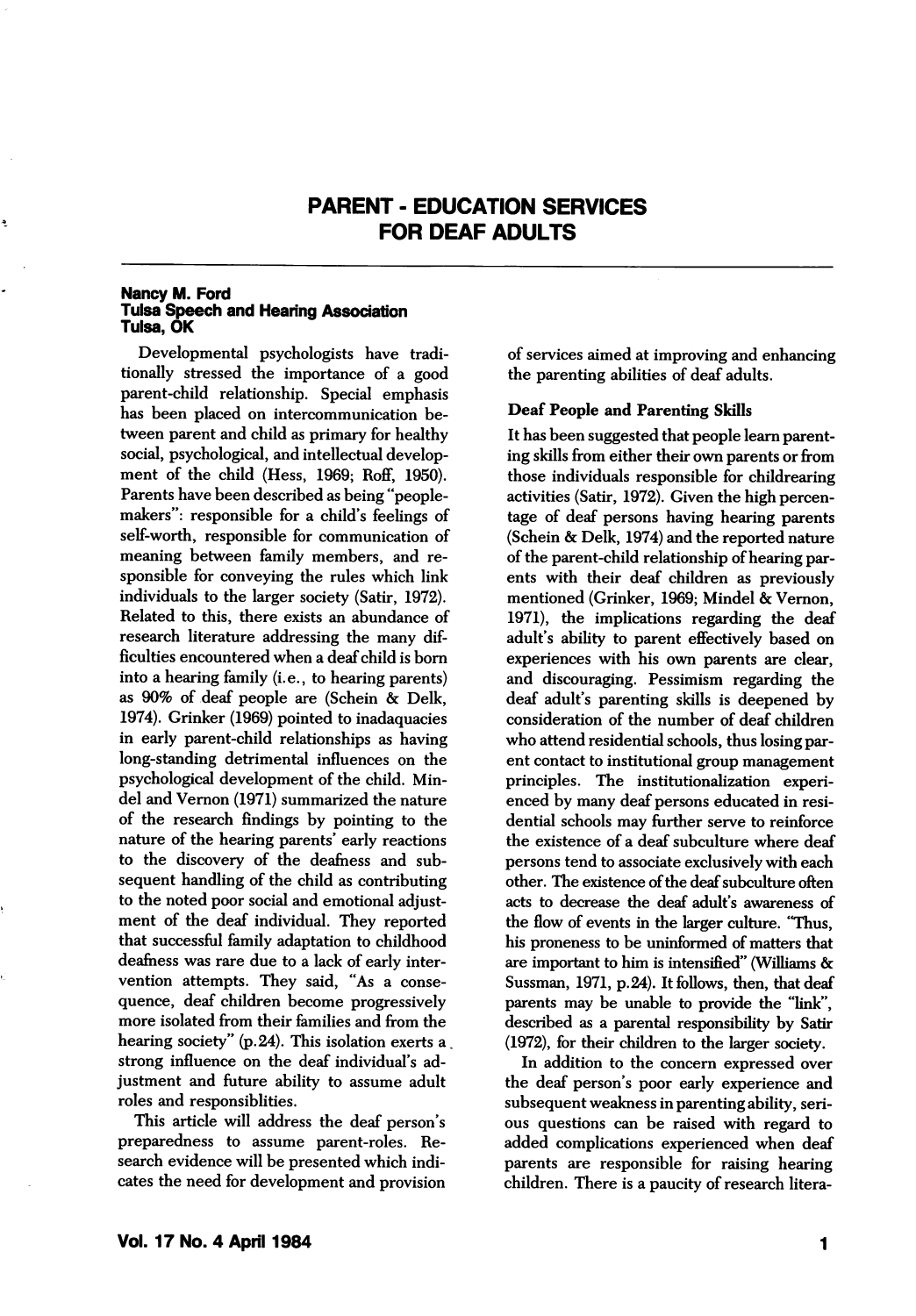ture which examines the potential problems experienced when hearing children are bom to deaf parents. What little information exists points to family relationship difficulties (Goldenberg, Rabinowitz & Kravetz, 1974), with the hearing children suffering "severe communication problems with their environ ment" (Halbreich, 1979, p. 129) as well as ex periencing feelings of extreme alienation (Arlow, 1976; Halbreich, 1979). Hearing chil dren of deaf parents have been described as rejecting their parents, regarding them as de pendent and irresponsible (Greenberg, 1972; Robinson & Weathers, 1974), and as a source of stigma (Becker, 1980). Deaf parents them selves have been reported as feeling confused and hurt over their hearing children's embarassment about and poor treatment of them and as expressing a sense of inadequacy to care for their children, some to the extent of placing their hearing children in some form of foster care (Schlesinger & Meadow, 1972). Halbreich (1979) referred to deaf parents' tendencies to treat their hearing children as their own hear ing parents did them, stating, "... there is a distance in parent-child interrelationships and the parents develop guilt feelings, inse curity, and overprotectiveness. These tenden cies lead to power struggles, ambivalent feel ings, and temper tantrums on the part of both generations of the family" (p. 135). Again, a relatively bleak picture is painted of the family situation, and success of parenting, in families of deaf parents with hearing children.

# Training

The preparedness of deaf persons for parent ing activities has largely been ignored over the years in favor of efforts aimed at vocational and rehabilitation goals. While these efforts are not misguided, it is possible that a dual focus, en compassing both, would make for a better overall adjustment by the deaf individual into the larger society (Thompson, 1977). While it seems probable that efforts to improve and enhance the parenting abilities of deaf persons are being undertaken (largely in educational settings), the information and techniques are seemingly developed on an "in-house" basis with little-to-no dissemination.

Meadow (1980) suggested that the described parental inadequacy on the part of deaf adults stems from their overall lack of preparation for childrearing and parenting as well as the ten dency for deaf parents to have access to fewer social and economic resources. Indeed, Watson (Note 1) hypothesized that a general lack of parenting or family life information may, in part, account for the lower percentage of deaf persons marrying as compared to the general population as well as the tendency for marriages involving deaf persons to produce fewer offspring in the same comparison (Schein & Delk, 1974). In the keynote address given at the 1983 American Deafness And Rehabilita tion Association (ADARA) national conference on mental health and deafness, John Scanlan stressed the need for providing parenting skills information and training to deaf adults. He asked, "Where do they (deaf adults) leam to parent, especially the ones who have been in stitutionalized all of their lives or who, living at home, experienced poor communication with their hearing parents?" (Note 2). Morever, he warned that the children com prising the "rubella bubble", an estimated 12,000 (including deaf-blind) added to a basal rate of approximately 12,000 for the same time period (Trybus, Karchmer, Kerstetter & Hicks, 1980), are currently approaching young adulthood as they were bom during the epidemic of the early- to mid-1960's. Drawing from demographic statistics on the frequency of intermarriage, these deaf individuals will most probably marry other deaf individuals, if they marry at all (95% intermarriage rate, Rainer, Altshuler & Kallmann, 1969), thus one can anticipate an increase in families having deaf parents. Moreover, given the low percen tage of deaf couples producing deaf offspring, the increased number of deaf couples de scribed will have hearing children. Rainer, Altshuler & Kallmann (1969) described the need for providing parenting information as "urgent" saying, "No group is more entitled to counseling in marriage and parenthood than the deaf' (p. 215).

## Conclusions and Recommendations

It appears that there is a great need for train ing activities directed toward 1) increasing knowledge and 2) enhancing the parenting skills of deaf adults. The benefits of such train ing would be of two kinds: